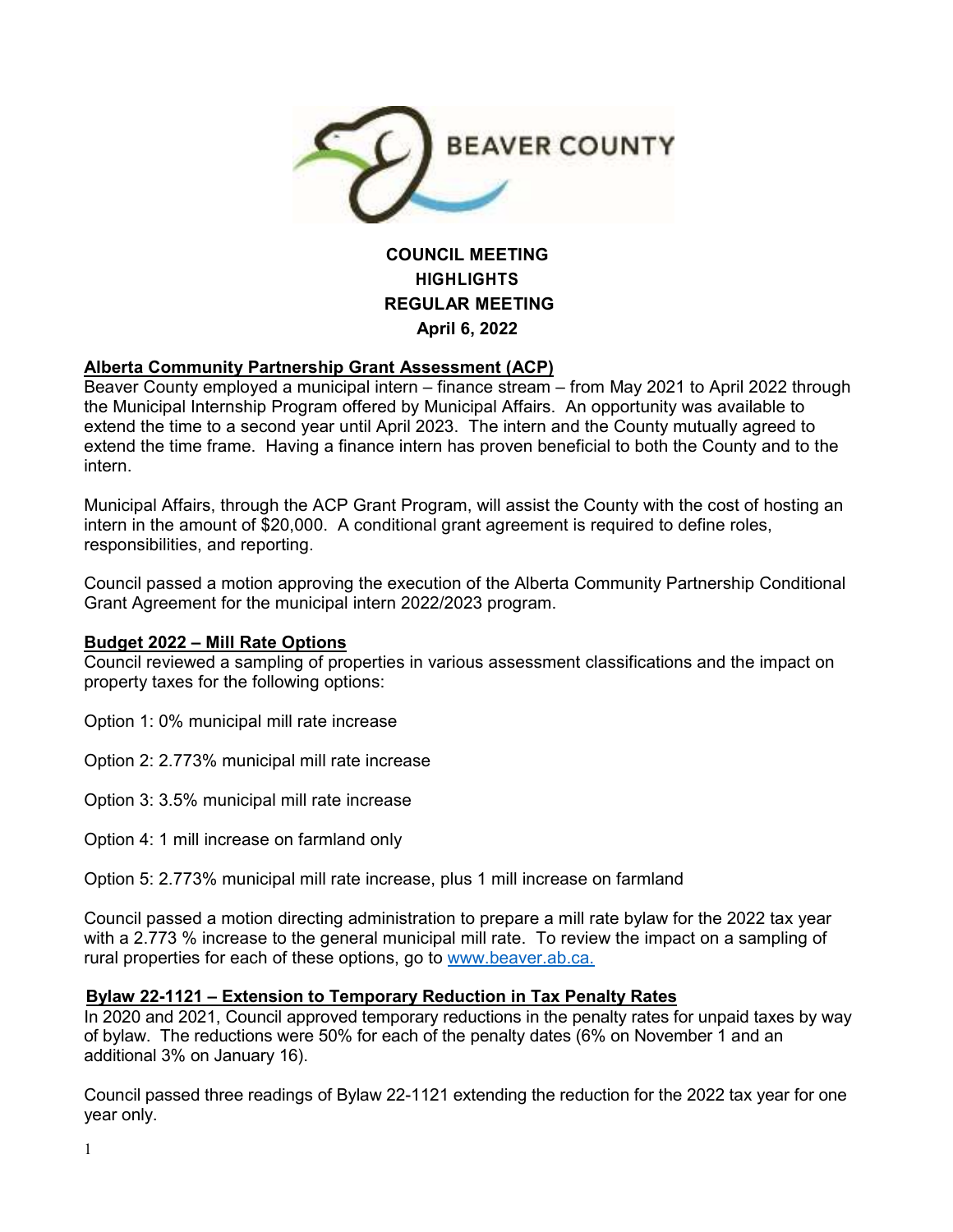### **2022 Cement Contract**

Council passed a motion to accept the bid received from Lafarge Canada Inc. in the amount of \$388,416.00 (plus GST) for the supply and application of portland cement in the base stabilization process of the County's 2022 chip-sealed roads.

### **2022 Chip Seal Contract**

Council passed a motion to accept the bid received from Ant Construction Ltd in the amount of \$790,960.00 (plus GST) for the supply and application of 2022 Graded Aggregate Seal Coat (Chip Seal).

### **RFP For Engineering Services**

Council had directed administration to post a Request for Proposal for engineering services. Six bid packages were received.

Council passed a motion to accept the bid received from WSP Canada Inc for the County's engineering services and enter into a three-year letter of understanding with an option to renew for two additional years.

Administration would like to begin work immediately with WSP to assist with development of the County's 5-year road plan and the Road Construction Priorities Policy. A road study in some key areas would provide background and rationale for the plan and policy and cost estimates are needed for development of the budget and 5-Year Financial Plan.

Council passed a motion to authorize WSP Canada Inc to conduct a road study in key areas of the County, including cost estimates, with the intent to plan for the repair/reconstruction of the County's challenging roads.

## **Low Boy Trailer**

Council approved the purchase of one new 2023 Deloupe 55t hydraulic tilt axle trailer from Hayworth Equipment Sales Inc. for a cost of \$147,500 plus GST.

## **2022 Cost of Living Adjustment (COLA) and Salary Grid Review**

The last COLA provided to staff was in 2020 in the amount of 1%. Administration conducted a survey of the COLAs approved by the County's urban and rural neighbours as well as the Beaver Emergency Services Commission, Beaver Foundation, and Claystone Waste. The span of time used was the last 4 years (the term of the previous Council). The survey indicates that the County has not kept pace with the increases given in the other municipalities/organizations and COLA is warranted.

The Governance and Priorities Committee (GPC) reviewed the survey results in Closed Session and recommended that Council consider a cost-of-living adjustment in 2022.

Council passed a motion to consider a cost-of-living adjustment in the 2022 budget deliberations.

A non-union salary survey was conducted by an independent consultant in 2015 (effective January 1, 2016). A subsequent salary grid review began as an internal review in 2019 but required a thorough comparison of position responsibilities to ensure fairness and equity. In light of the fiscal environment at that time, Council deferred further work on the review to the Fall of 2020. The review was never completed.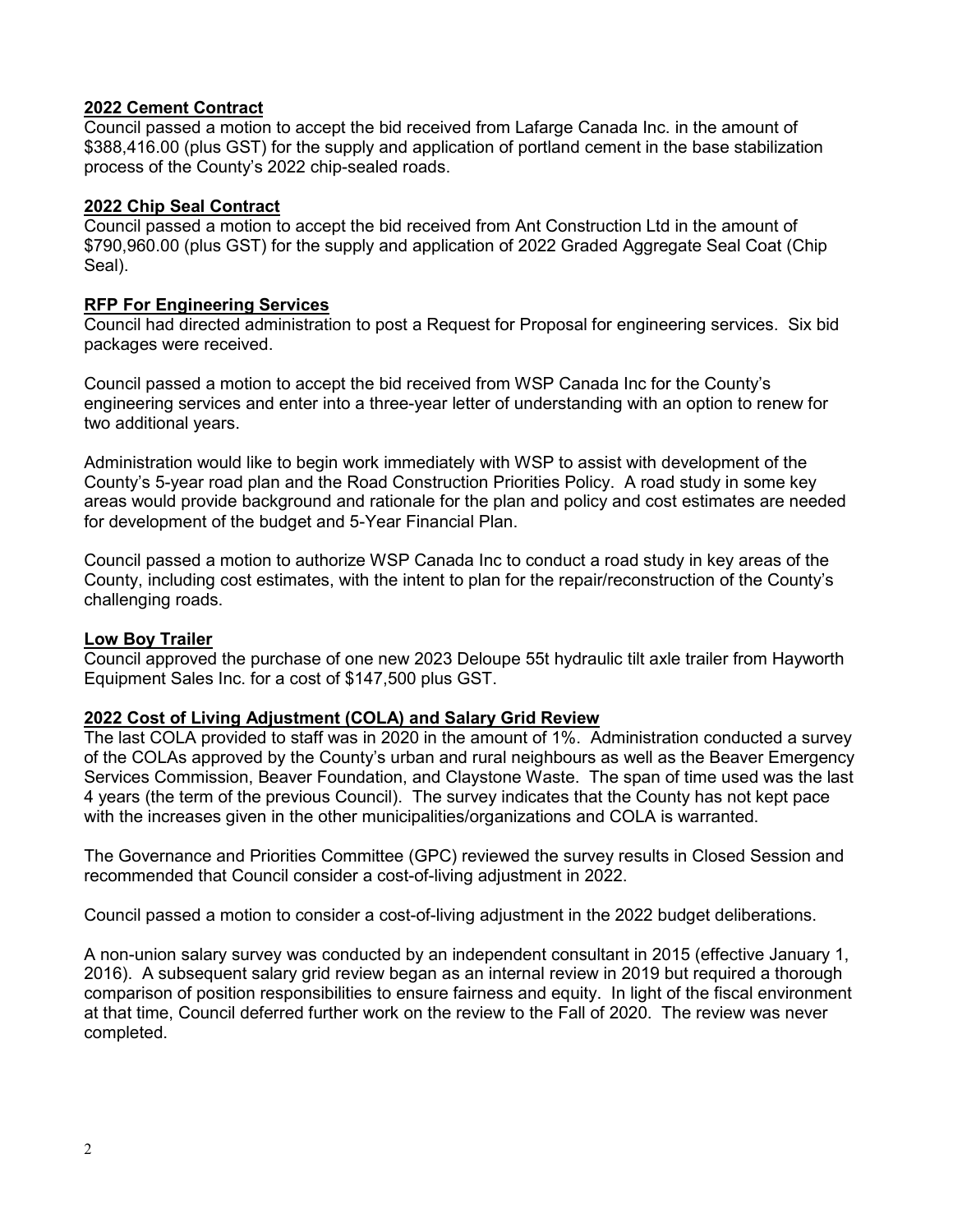A salary grid review is overdue. The Corporate Governance Review noted this situation and recommended that to maintain employee morale, competitiveness, and meet the current economic standards, a salary grid review be conducted. The Governance and Priorities Committee recommended that an independent review of both non-union positions and Council remuneration be conducted in 2022.

Following a Closed Session, Council passed a motion authorizing administration to conduct an independent review of the union and non-union salary grids and Council remuneration in 2022, taking into consideration regional and neighbouring municipalities.

### **Appointment of Chief Administrative Officer**

Council passed a motion appointing Kayleena Spiess as its Chief Administrative Officer to carry out the powers, duties, and functions of the position of Chief Administrative Officer, effective April 19, 2022. Council also passed a motion to enter into an employment agreement with Kayleena Spiess as the County's Chief Administrative Officer, effective April 19, 2022.

#### **Representative to Veterans Memorial Highway Association**

The Veterans Memorial Highway Association was organized in 1999 as a lobby group of participating municipalities for the use, safety, and improvement of Highway 36 as the major north/south corridor in Eastern Alberta from the American border to Fort McMurray.

The mandate of the Association is to promote the use, improvement, and safety of Highway 36 as a north/south corridor for economic development, tourism, and trade from the U.S. border to Fort McMurray.

Beaver County did not appoint a representative to the Veterans Memorial Highway Association at the October 2021 Organizational meeting as the Association appeared to be inactive at the time.

Carol Thomson, Economic Development Officer, Paintearth County, advised that the Association was inactive in 2020/21 due to COVID and also had experienced some challenges with Board turnover. The Association is now meeting on a regular basis and the next regular meeting is scheduled for April 22, 2022. Elroy Yakemchuk of Two Hills County is the Chairman of the Association.

Council passed a motion appointing Cr. Pederson as Beaver County's representative to the Veterans Memorial Highway Association.

#### **Holden Charter School**

Council passed a motion to provide financial support to the Holden Rural Academy Society in the amount of \$30,000 from the Claystone Waste Good Neighbour Grant.

### **Campground Tender**

At the March 17, 2022, Regular Council Meeting, Council passed motion #22-115 which authorized administration to enter into a contract with H.Y. Cleaning Services to operate/host Camp Lake and Black Nugget Lake Campgrounds for the 2022 - 2024 camping seasons. H.Y Cleaning Services notified the County that they would no longer be able to fulfill the contract.

Council passed a motion to rescind motion #22-115 and subsequently passed motions authorizing administration to negotiate contracts for the operation/hosting of Camp Lake campground for the 2022-2024 seasons with Torpy Services, and for the operation/hosting of Nugget Lake campground for the 2022-2024 seasons with Vincent and Colleen Jensen.